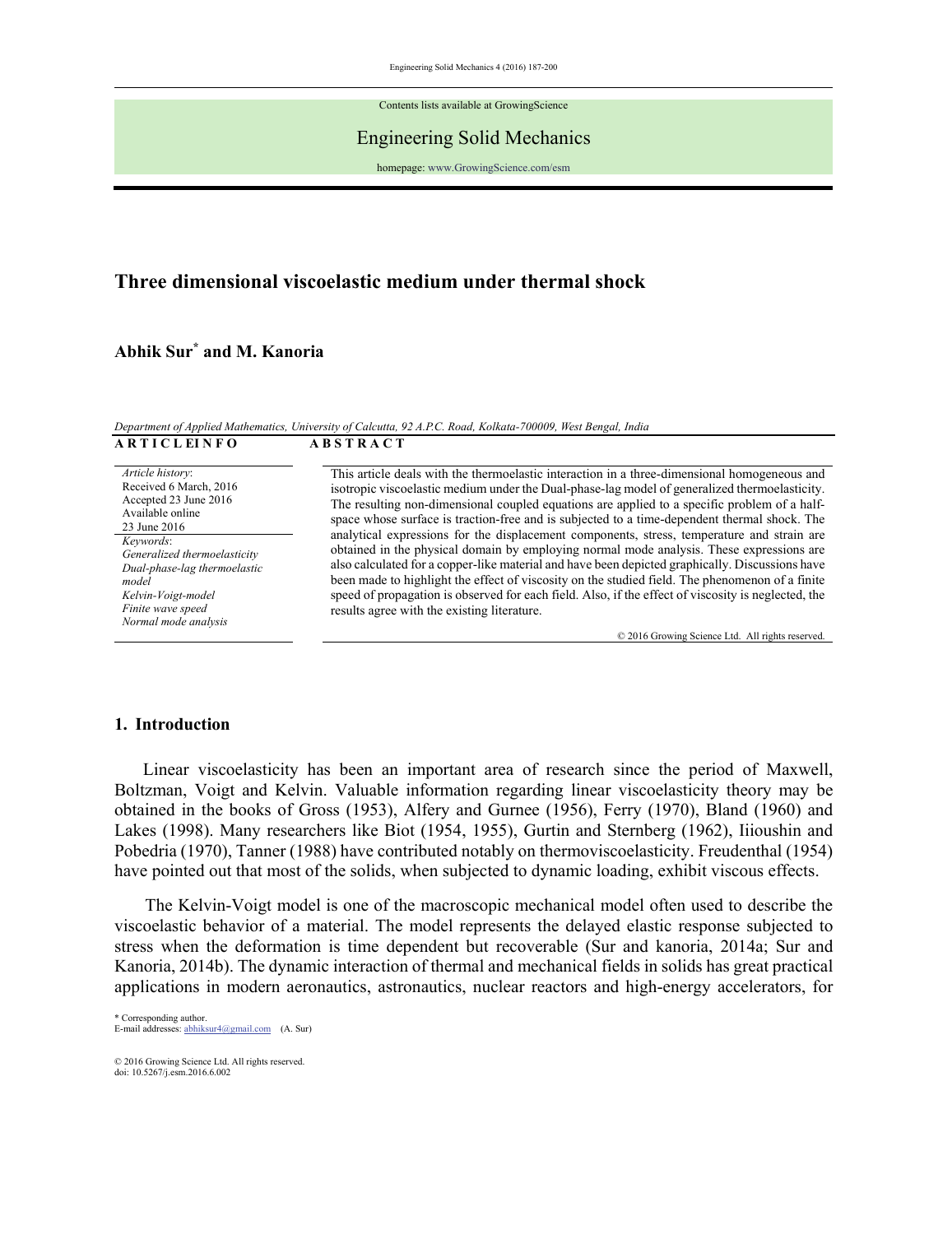example. Biot (1956) formulated the coupled thermoelasticity theory to eliminate the paradox inherent in the classical uncoupled theory that elastic deformation has no effect on the temperature. The field equations for both the theories are of a mixed parabolic-hyperbolic type, which predict infinite speeds for thermoelastic signals, contrary to physical observations. Hetnarski and Ignaczak (1999) examined five generalizations to the coupled theory of thermoelasticity. The first generalization is due to Lord and Shulman (1967) who formulated the generalized thermoelasticity theory involving one relaxation time. This theory is referred to as L-S theory or extended thermoelasticity theory (ETE) in which the Maxwell-Cattaneo law replaces the Fourier law of heat conduction by introducing a single parameter that acts as a relaxation time. The second generalization to the coupled theory of thermoelasticity is due to Green and Lindsay (1972), called G-L theory or the temperature-rate dependent theory (TRDTE), which involves two relaxation times. Problems concerning these generalized theories such as ETE and TRDTE have been studied by Chandrasekharaiah (1986), Ignaczak (1989). Muller (1971) proposed an entropy production inequality that led to restrictions on a class of constitutive equations. A generalization of this inequality was developed by Green and Laws (1972). Green and Lindsay obtained a modified version of the constitutive equations. These equations were independently obtained by Suhubi (1975). For a review, works of Ignaczak (1989) may be mentioned where presentation of the two theories and some important results are achieved in this field.

 The third generalization to the coupled theory of thermoelasticity is known as low-temperature thermoelasticity introduced by Hetnarski and Ignaczak (1996), called the H-I theory. This model is characterized by a system of non-linear field equations. Low-temperature non-linear models of heat conduction that predict wave-like thermal signals and which are supposed to hold at low temperatures have also been proposed and studied in some works by Kosinski (1989) and Kosinski and Cimmmelli (1997).

 The fourth generalization to the coupled theory is concerned with the thermoelasticity theory without energy dissipation (TEWOED) introduced by Green and Naghdi (1991, 1993), referred to as G-N theory of type II in which the classical Fourier law is replaced by a heat flux rate-temperature gradient relation. The heat transport equation does not involve a temperature-rate term and as such this model admits undamped thermoelastic waves in thermoelastic material. In the context of linearized version of this theory, theorem on uniqueness of solutions has been established by Chandrasekharaiah (1996a, 1996b). The fourth generalization of the thermoelasticity theory developed by Green and Naghdi also involves a heat conduction law, which includes the conventional law and one that involves the thermal displacement gradient among the constitutive variables. This model is referred to as the GN model III which involves dissipation of energy in general and admits damped thermoelastic waves. Taheri et al. (2005) have employed Green-Naghdi theories of type II and type III to study the thermal and mechanical waves in an annulus domain. Mallik and Kanoria (2007) have studied one dimensional thermoelastic disturbance in an isotropic functionally graded medium in the context of generalized thermoelasticity without energy dissipation. Problems concerning these theory have been studied by many authors such as Bandopadhyay and Roychoudhuri (2005), Roychoudhuri and Bandopadhyay (2005), Kar and Kanoria (2009b), Banik et al. (2007, 2009), Roychoudhuri and Dutta (2005), Mallik and Kanoria (2008, 2009).

 The fifth generalization to the thermoelasticity theory is known as the dual phase lag model developed by Tzou (1995) and Chandrasekharaiah (1998). Tzou (1995) considered micro-structural effects into the delayed response in time in the macroscopic formulation by taking into account that the increase of the lattice temperature is delayed due to phonon-electron interactions on the macroscopic level. A macroscopic lagging (or delayed) response between the temperature gradient and the heat flux vector seems to be a possible outcome due to such progressive interactions. Tzou (1995) introduced two-phase lags to both the heat flux vector and the temperature gradient and considered a constitutive equation to describe the lagging behavior in the heat conduction in solids. According to this model,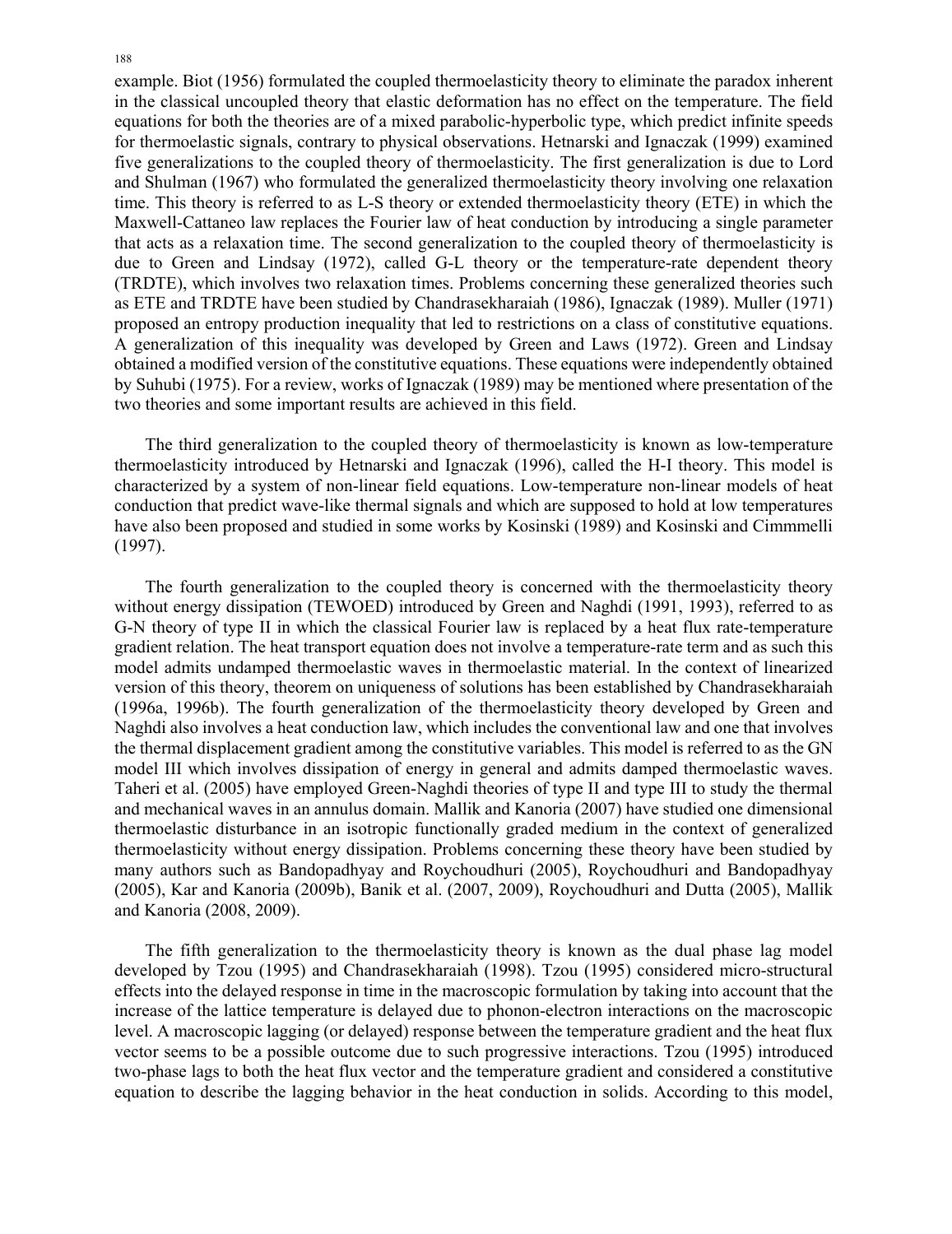classical Fourier's law  $\vec{q} = -k\vec{\nabla}T$  has been replaced by  $\vec{q}(P, t + \tau_q) = -K\vec{\nabla}T(P, t + \tau_q)$ , where the temperature gradient  $\vec{\nabla}T$  at a point *P* of the material at time  $t + \tau_T$  corresponds to the heat flux vector  $\overrightarrow{q}$  at the same point at time  $t + \tau_q$ . Here *K* is the thermal conductivity of the material. The delay time  $\tau$ <sup>T</sup> is interpreted as that caused by the microstructural interactions and is called the phase-lag of the temperature gradient. The other delay time  $\tau_a$  is interpreted as the relaxation time due to the fast transient effects of thermal inertia and is called the phase-lag of the heat flux. The case when  $\tau_q = \tau_T = 0$ , correspond to classical Fourier's law. If  $\tau_q = \tau$  and  $\tau_T = 0$ , Tzou refers to the model as single-phase-lag model. Roychoudhuri (2007) has studied one dimensional thermo-elastic wave propagation in an elastic half-space in the context of dual-phase-lag model. Recently, several researchers have attempted to solve their problems on the basis of the theory of dual-phase-lag model. Quintanilla (2005, 2006, 2009) has solved several problems on the basis of this model. The exponential stability (2002, 2003) and condition of the delay parameters in the dual-phase-lag theory under this model have been studied by Quintanilla. Kumar, Prasad and Mukhopadhyay (2010) have studied the propagation of finite thermal wave in the context of dual-phase-lag model. he problem o finite thermal wave propagation in a half-space under variable thermal loading have been studied by Sur and Kanoria (2014). Recently, Karmakar et. al (2016) have studied the thermoelastic wave propagation in an infinite body having a spherical cavity under this theory. Also, a remarkable three-dimensional problem emplying this theory have been solved by Kalkal and Deswal (2014).

 The objective of the present contribution is to consider a three-dimensional Kelvin-Voigt thermoviscoelastic medium in which, the bounding plane is subjected to prescribed tempertaure and boundary is free of tractions. The heat conduction equation has been formulated introducing dual-phase-lag heat model of heat conduction. Introducing the normal mode analysis, the governing equations have been expressed in cartesian coordiantes and are applied to a thermal shock problem in a viscoelastic body which fills the half-space. The numerical estimates of the thermophysical quantities have been computed for a copper-like material and have been depicted graphically to study the effect of viscosity on the physical quantities. The results corresponding to the cases when the effect of viscosity is unseen, agree with the results of the existing literature.

# **2. Basic Equations**

The stress-strain-temperature relations are

$$
\sigma_{ij} = 2\mu^* e_{ij} + [\lambda^* \Delta - \gamma^* \theta] \delta_{ij}, \quad i, j = 1, 2, 3 \tag{1}
$$

where  $\tau_{ij}$  is the stress tensor,  $\theta_0$  is the reference temperature,  $\theta$  is the temperature field, the cubical dilation,  $\Delta = e_{ii}$  and  $e_{ii}$  is the strain tensor given by

$$
e_{ij} = \frac{1}{2} (u_{i,j} + u_{j,i}). \tag{2}
$$

Stress equation of motion in absence of body force is

$$
\sigma_{ij,j} = \rho \ddot{u}_i, \quad i, j = 1, 2, 3 \tag{3}
$$

The heat equation for the dynamic coupled generalized thermoviscoelasticity based on the dual-phaselag thermoelasticity model is given by

$$
K\left(1+\tau_{r}\frac{\partial}{\partial t}\right)\nabla^{2}\theta=\left(1+\tau_{q}\frac{\partial}{\partial t}+\frac{\tau_{q}^{2}}{2}\frac{\partial^{2}}{\partial t^{2}}\right)\!\!\left(\rho c_{v}\dot{\theta}+\gamma^{a}\theta_{0}\dot{e}\right),\tag{4}
$$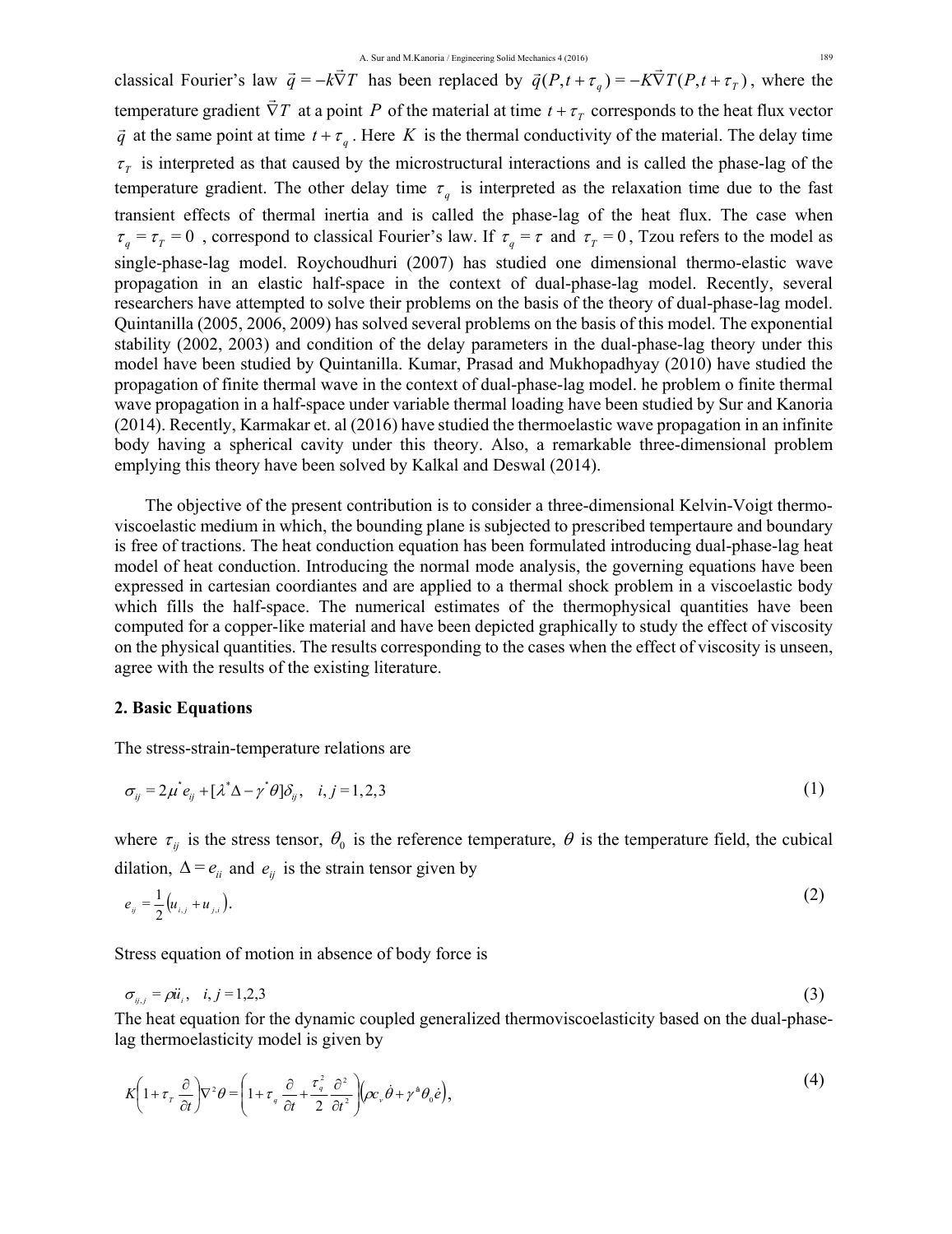where  $u_i$  ( $i = 1,2,3$ ) are the displacement component and  $\rho$  is the density,  $c_v$  is the specific heat at constant strain and the parameters  $\lambda^*$ ,  $\mu^*$  and  $\gamma^*$  are defined as

$$
\lambda^* = \lambda_e \left( 1 + \alpha_0 \frac{\partial}{\partial t} \right), \mu^* = \mu_e \left( 1 + \alpha_0 \frac{\partial}{\partial t} \right), \gamma^* = \gamma_e \left( 1 + \alpha_0 \frac{\partial}{\partial t} \right),\tag{5}
$$

where,  $\alpha_0$  is the viscoelastic relaxation time,  $\lambda_e$ ,  $\mu_e$  being Lame's constant,  $\gamma^* = (3\lambda^* + 2\mu^*)\alpha_i$ ;  $\alpha_t$ being the coefficient of linear thermal expansion. If  $\tau_T = 0$ ,  $\tau_q = \tau_0$  and neglecting  $\frac{q}{2}$  $\frac{\tau_q^2}{2}$ , Eq. (4) reduces to the heat conduction equation corresponding to Lord-Shulman model;  $\tau_0$  being the relaxation time for Lord-Shulman (LS) model.

### **3. Formulation of the Problem**

 We now consider an isotropic, homogeneous and thermoelastic medium with temperature dependent mechanical properties in three-dimensional space which fills the region  $\Omega$ , where  $\omega$  is defined by  $\Omega = \{(x, y, z) : 0 \le x \le \infty, -\infty < y < \infty, -\infty < z < \infty\}$  subjected to a thermal shock on the bounding plane to the surface  $x = 0$ . The body is initially at rest and the surface  $x = 0$  is assumed to be free of traction. Introducing the rectangular cartesian system  $(x, y, z)$  having an origin on the surface  $x = 0$  with the *x* – axis vertical into the medium and the components of the displacement vector  $\vec{u}$  as  $(u, v, w)$ . The constitutive relations are

$$
\sigma_{xx} = 2\mu_e \left( 1 + \alpha_0 \frac{\partial}{\partial t} \right) \frac{\partial u}{\partial x} + \left[ \lambda_e \left( 1 + \alpha_0 \frac{\partial}{\partial t} \right) e - \gamma_e \left( 1 + \alpha_0 \frac{\partial}{\partial t} \right) \theta \right],\tag{6}
$$

$$
\sigma_{yy} = 2\mu_e \left( 1 + \alpha_0 \frac{\partial}{\partial t} \right) \frac{\partial v}{\partial y} + \left[ \lambda_e \left( 1 + \alpha_0 \frac{\partial}{\partial t} \right) e - \gamma_e \left( 1 + \alpha_0 \frac{\partial}{\partial t} \right) \theta \right],\tag{7}
$$

$$
\sigma_{zz} = 2\mu_e \left( 1 + \alpha_0 \frac{\partial}{\partial t} \right) \frac{\partial w}{\partial z} + \left[ \lambda_e \left( 1 + \alpha_0 \frac{\partial}{\partial t} \right) e - \gamma_e \left( 1 + \alpha_0 \frac{\partial}{\partial t} \right) \theta \right],\tag{8}
$$

$$
\sigma_{xy} = \mu_e \left( 1 + \alpha_0 \frac{\partial}{\partial t} \right) \left( \frac{\partial u}{\partial y} + \frac{\partial v}{\partial x} \right),\tag{9}
$$

$$
\sigma_{yz} = \mu_e \left( 1 + \alpha_0 \frac{\partial}{\partial t} \right) \left( \frac{\partial v}{\partial z} + \frac{\partial w}{\partial y} \right),\tag{10}
$$

$$
\sigma_{zx} = \mu_e \left( 1 + \alpha_0 \frac{\partial}{\partial t} \right) \left( \frac{\partial u}{\partial z} + \frac{\partial w}{\partial x} \right).
$$
\n(11)

The equations of motion in absence of body forces are

$$
(\lambda_e + 2\mu_e) \left( 1 + \alpha_0 \frac{\partial}{\partial t} \right) \frac{\partial^2 u}{\partial x^2} + \mu_e \left( 1 + \alpha_0 \frac{\partial}{\partial t} \right) \left( \frac{\partial^2 u}{\partial y^2} + \frac{\partial^2 u}{\partial z^2} \right) + (\lambda_e + \mu_e) \left( 1 + \alpha_0 \frac{\partial}{\partial t} \right) \left( \frac{\partial^2 v}{\partial x \partial y} + \frac{\partial^2 w}{\partial x \partial z} \right)
$$
\n
$$
\left( 1 + \alpha_0 \frac{\partial}{\partial t} \right) \frac{\partial^2 u}{\partial x \partial y} + \mu_e \left( 1 + \alpha_0 \frac{\partial}{\partial t} \right) \left( \frac{\partial^2 u}{\partial y^2} + \frac{\partial^2 u}{\partial z^2} \right) + (\lambda_e + \mu_e) \left( 1 + \alpha_0 \frac{\partial}{\partial t} \right) \left( \frac{\partial^2 v}{\partial x \partial y} + \frac{\partial^2 w}{\partial x \partial z} \right) \tag{12}
$$

$$
-\gamma_e \left(1+\alpha_0 \frac{\partial}{\partial t}\right) \frac{\partial \theta}{\partial x} = \rho \ddot{u},\qquad(1)
$$

$$
(\lambda_e + 2\mu_e) \left( 1 + \alpha_0 \frac{\partial}{\partial t} \right) \frac{\partial^2 v}{\partial y^2} + \mu_e \left( 1 + \alpha_0 \frac{\partial}{\partial t} \right) \left( \frac{\partial^2 v}{\partial x^2} + \frac{\partial^2 v}{\partial z^2} \right) + (\lambda_e + \mu_e) \left( 1 + \alpha_0 \frac{\partial}{\partial t} \right) \left( \frac{\partial^2 u}{\partial x \partial y} + \frac{\partial^2 w}{\partial y \partial z} \right) \tag{13}
$$
\n
$$
- \gamma_e \left( 1 + \alpha_0 \frac{\partial}{\partial t} \right) \frac{\partial \theta}{\partial y} = \rho \ddot{v},
$$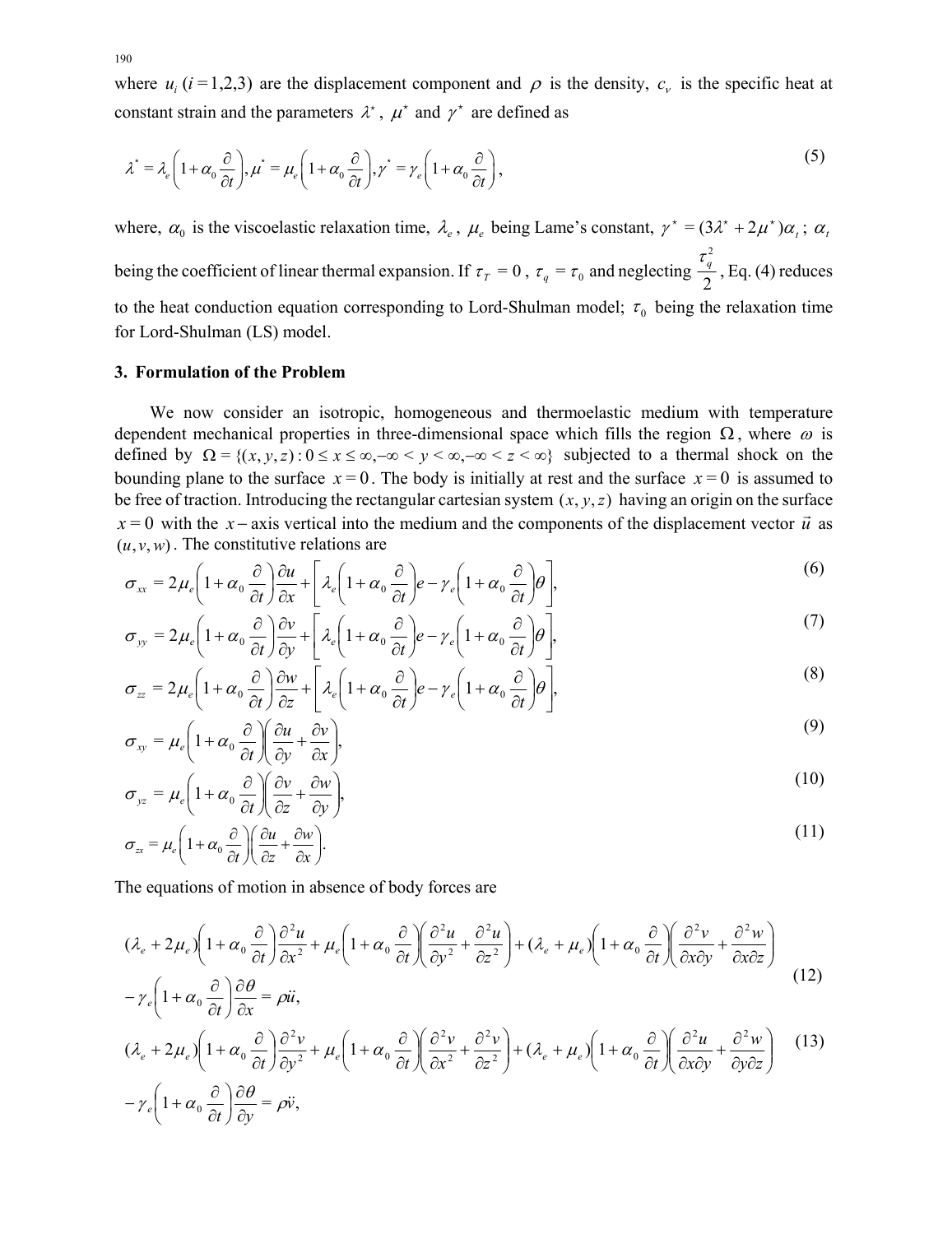A. Sur and M.Kanoria / Engineering Solid Mechanics 4 (2016) 191

$$
(\lambda_e + 2\mu_e) \left(1 + \alpha_0 \frac{\partial}{\partial t}\right) \frac{\partial^2 w}{\partial z^2} + \mu_e \left(1 + \alpha_0 \frac{\partial}{\partial t}\right) \left(\frac{\partial^2 w}{\partial x^2} + \frac{\partial^2 w}{\partial y^2}\right) + (\lambda_e + \mu_e) \left(1 + \alpha_0 \frac{\partial}{\partial t}\right) \left(\frac{\partial^2 u}{\partial x \partial z} + \frac{\partial^2 v}{\partial y \partial z}\right)
$$
(14)

The heat conduction equation for dual-phase-lag model is given by

$$
K\left(1+\tau_{r}\frac{\partial}{\partial t}\right)\left(\frac{\partial^{2} \theta}{\partial x^{2}}+\frac{\partial^{2} \theta}{\partial y^{2}}+\frac{\partial^{2} \theta}{\partial z^{2}}\right)=\left(1+\tau_{q}\frac{\partial}{\partial t}+\frac{\tau_{q}^{2}}{2}\frac{\partial^{2}}{\partial t^{2}}\right)\left[\rho c_{\nu}\dot{\theta}+\gamma_{e}\left(1+\alpha_{0}\frac{\partial}{\partial t}\right)\theta_{0}\frac{\partial}{\partial t}\left(\frac{\partial u}{\partial x}+\frac{\partial v}{\partial y}+\frac{\partial w}{\partial z}\right)\right].
$$
\n(15)

Eqs. (7-9) can be recast in the following form

$$
\rho \frac{\partial \ddot{u}}{\partial x} = \left(1 + \alpha_0 \frac{\partial}{\partial t}\right) \left[\mu_e \nabla^2 \frac{\partial u}{\partial x} + (\lambda_e + \mu_e) \frac{\partial^2 e}{\partial x^2} - \gamma_e \frac{\partial^2 \theta}{\partial x^2}\right],\tag{16}
$$

$$
\rho \frac{\partial \ddot{v}}{\partial y} = \left( 1 + \alpha_0 \frac{\partial}{\partial t} \right) \left[ \mu_e \nabla^2 \frac{\partial v}{\partial y} + (\lambda_e + \mu_e) \frac{\partial^2 e}{\partial y^2} - \gamma_e \frac{\partial^2 \theta}{\partial y^2} \right],\tag{17}
$$

$$
\rho \frac{\partial \ddot{w}}{\partial x} = \left(1 + \alpha_0 \frac{\partial}{\partial t}\right) \left[\mu_e \nabla^2 \frac{\partial w}{\partial z} + (\lambda_e + \mu_e) \frac{\partial^2 e}{\partial z^2} - \gamma_e \frac{\partial^2 \theta}{\partial z^2}\right].
$$
\n(18)

Introducing the following nondimensional variables

$$
x' = c_0 \eta x
$$
,  $y' = c_0 \eta y$ ,  $z' = c_0 \eta z$ ,  $u' = c_0 \eta u$ ,  $v' = c_0 \eta v$ ,  $w' = c_0 \eta w$ ,  $t' = c_0^2 \eta t$ ,

$$
\tau_{q'}=c_0^2\eta\tau_q,\quad \tau_{T'}=c_0^2\eta\tau_T,\quad \theta'=\frac{\gamma_e\theta}{\rho c_0^2},\quad \sigma_{ij}=\frac{\sigma_{ij}}{\rho c_0^2},\quad \alpha_{0'}=c_0^2\eta\alpha_0,
$$

where

$$
c_0^2 = \frac{\lambda_e + 2\mu_2}{\rho}
$$
 and  $\eta = \frac{\rho c_v}{K}$ ,

and after removing primes, the above equations can be written in nondimensional form as follows

$$
\frac{\partial \ddot{u}}{\partial x} = \left(1 + \alpha_0 \frac{\partial}{\partial t}\right) \left[\delta \nabla^2 \frac{\partial u}{\partial x} + (1 - \delta) \frac{\partial^2 e}{\partial x^2} - \frac{\partial^2 \theta}{\partial x^2}\right],\tag{19}
$$

$$
\frac{\partial \ddot{v}}{\partial y} = \left(1 + \alpha_0 \frac{\partial}{\partial t}\right) \left[ \delta \nabla^2 \frac{\partial v}{\partial y} + (1 - \delta) \frac{\partial^2 e}{\partial y^2} - \frac{\partial^2 \theta}{\partial y^2} \right],\tag{20}
$$

$$
\frac{\partial \ddot{w}}{\partial z} = \left(1 + \alpha_0 \frac{\partial}{\partial t}\right) \left[ \delta \nabla^2 \frac{\partial w}{\partial z} + (1 - \delta) \frac{\partial^2 e}{\partial z^2} - \frac{\partial^2 \theta}{\partial z^2} \right],\tag{21}
$$

$$
\left(1 + \tau_r \frac{\partial}{\partial t}\right) \nabla^2 \theta = \left(1 + \tau_q \frac{\partial}{\partial t} + \frac{\tau_q^2}{2} \frac{\partial^2}{\partial t^2}\right) \left[\dot{\theta} + \delta_0 \left(1 + \alpha_0 \frac{\partial}{\partial t}\right) \dot{e}\right],\tag{22}
$$

where

$$
\delta_0 = \frac{\gamma_e^2 \theta_0}{\rho c_v (\lambda_e + 2\mu_e)} \quad \text{and} \quad \delta = \frac{\mu_e}{\lambda_e + 2\mu_e}.
$$

In a similar manner, we can transform the constitutive relations in nondimensional forms. The dimensionless expressions for the constitutive are obtained by adding Eqs. (19-21) as follows,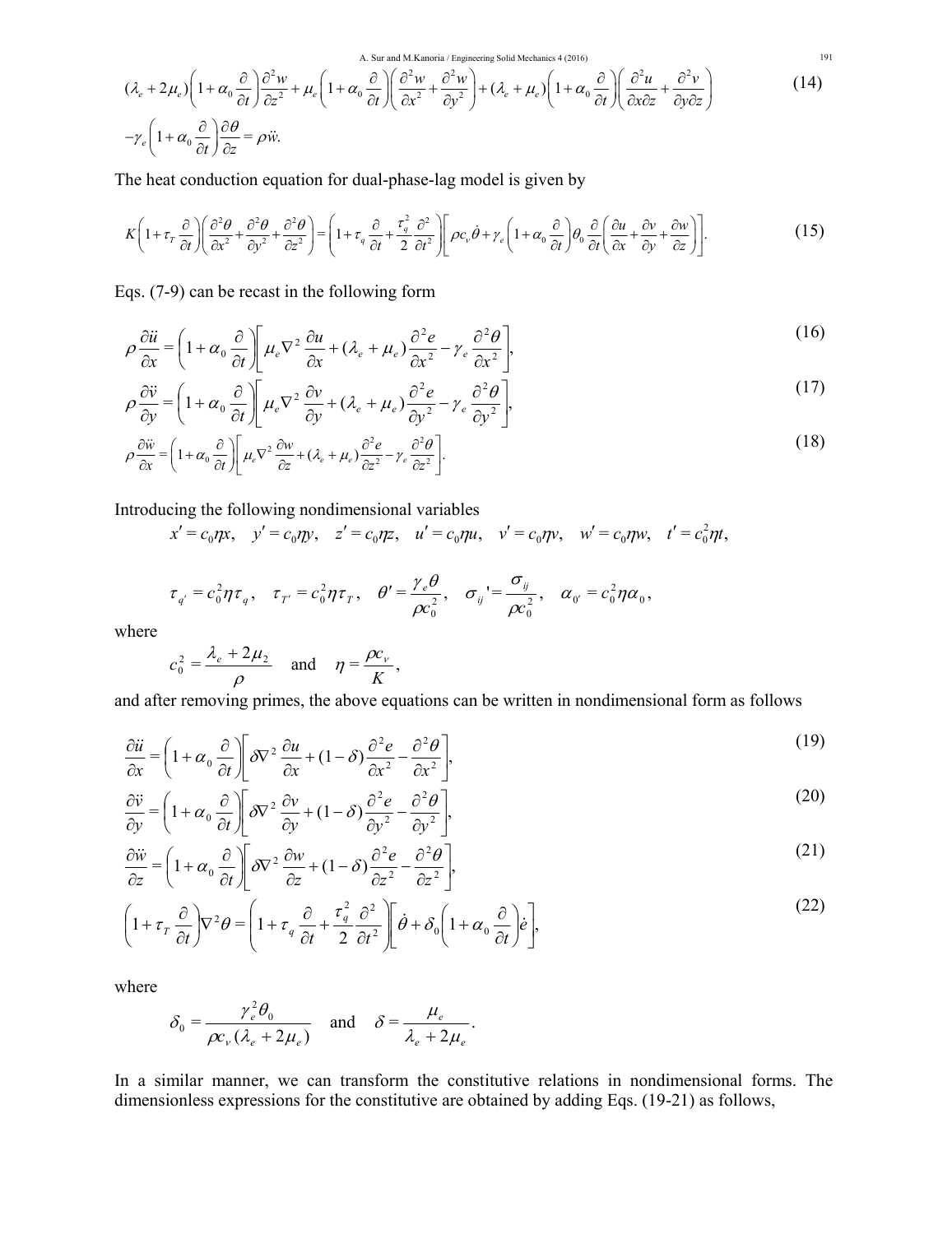$$
\ddot{e} = \left(1 + \alpha_0 \frac{\partial}{\partial t}\right) \left[\nabla^2 e - \nabla^2 \theta\right].
$$
\n(23)

We shall consider the in variant stress  $\sigma$  to be the mean value of the principal stresses as follows

$$
\sigma=\frac{\sigma_{xx}+\sigma_{yy}+\sigma_{zz}}{3}.
$$

Substituting the expressions of  $\sigma_{xx}$ ,  $\sigma_{yy}$  and  $\sigma_{zz}$  into the above expressions, we obtain

$$
\sigma = \delta_1 \left( 1 + \alpha_0 \frac{\partial}{\partial t} \right) e - \left( 1 + \alpha_0 \frac{\partial}{\partial t} \right) \theta,
$$
\n(24)

where

$$
\delta_1=\frac{3-4\delta}{3}.
$$

# **4. Normal mode analysis**

 In this method, the solutions of the physical variables can be decomposed in terms of normal modes in the following form

$$
[u, v, w, e, \theta, \sigma_{ij}](x, y, z, t) = [u^*, v^*, w^*, e^*, \theta^*, \sigma_{ij}^*](x) \exp[\omega t + i(my + nz)],
$$
\n(25)

where  $u^*(x)$ ,  $v^*(x)$ ,  $w^*(x)$ ,  $e^*(x)$ ,  $\theta^*(x)$  and  $\sigma^*_{ij}(x)$  are the amplitudes of the functions  $i = \sqrt{-1}$ ,  $\omega$  is the angular frequency, *m* and *n* are the wave numbers in *y* and *z* directions respectively. Using the normal modes to Eqs. (22)-(24) and then eliminating  $e^{x}(x)$  from the resulting expressions, we obtain the system of ordinary differential equations

$$
(D2 – m2 – n2)\theta*(x) = \gamma_1 [(1 = \alpha_0 \omega)(\delta_0 + \delta_1)\theta*(x) + \delta_0 \sigma*(x)],
$$
  
\n
$$
(D2 – m2 – n2)\sigma*(x) = a_1 \sigma*(x) + a_2 \theta*(x).
$$
 (27)

where

$$
\gamma_1 = \frac{\omega \left(1 + \tau_q \omega + \frac{\tau_q^2}{2} \omega^2\right)}{\delta_1 (1 + \alpha_0 \omega)(1 + \omega \tau_r)},
$$
  
\n
$$
a_1 = \frac{\omega^2}{1 + \alpha_0 \omega} - (1 - \delta_1)(1 + \alpha_0 \omega)\delta_0 \gamma_1 \text{ and } a_2 = \omega^2 - (1 - \delta_1)(1 + \alpha_0 \omega)^2 \gamma_1 (\delta_0 + \delta_1).
$$

Elimination of  $\theta^*(x)$  from Eq. (26) and Eq. (22) yield the following fourth-order differential equation

$$
(D4 – LD2 + M)\sigma*(x) = 0,
$$
\n(28)

where

 $L = \alpha_1 + \alpha_2$ ,  $M = \alpha_1 \alpha_2 - a_2 \gamma_1 \delta_0$ ,  $\alpha_1 = m^2 + n^2 + a_1$ ,  $\alpha_2 = m^2 + n^2 + (\delta_0 + \delta_1) \gamma_1 (1 + \alpha_0 \omega)$ . Since the intent is that the solutions vanish at infinity so as to satisfy the regularity condition at infinity, we now cancel the exponential part that has positive power. Therefore, we have

$$
\sigma^*(x) = \sum_{i=1}^2 R_i e^{-\lambda_i x},
$$
\n(29)

192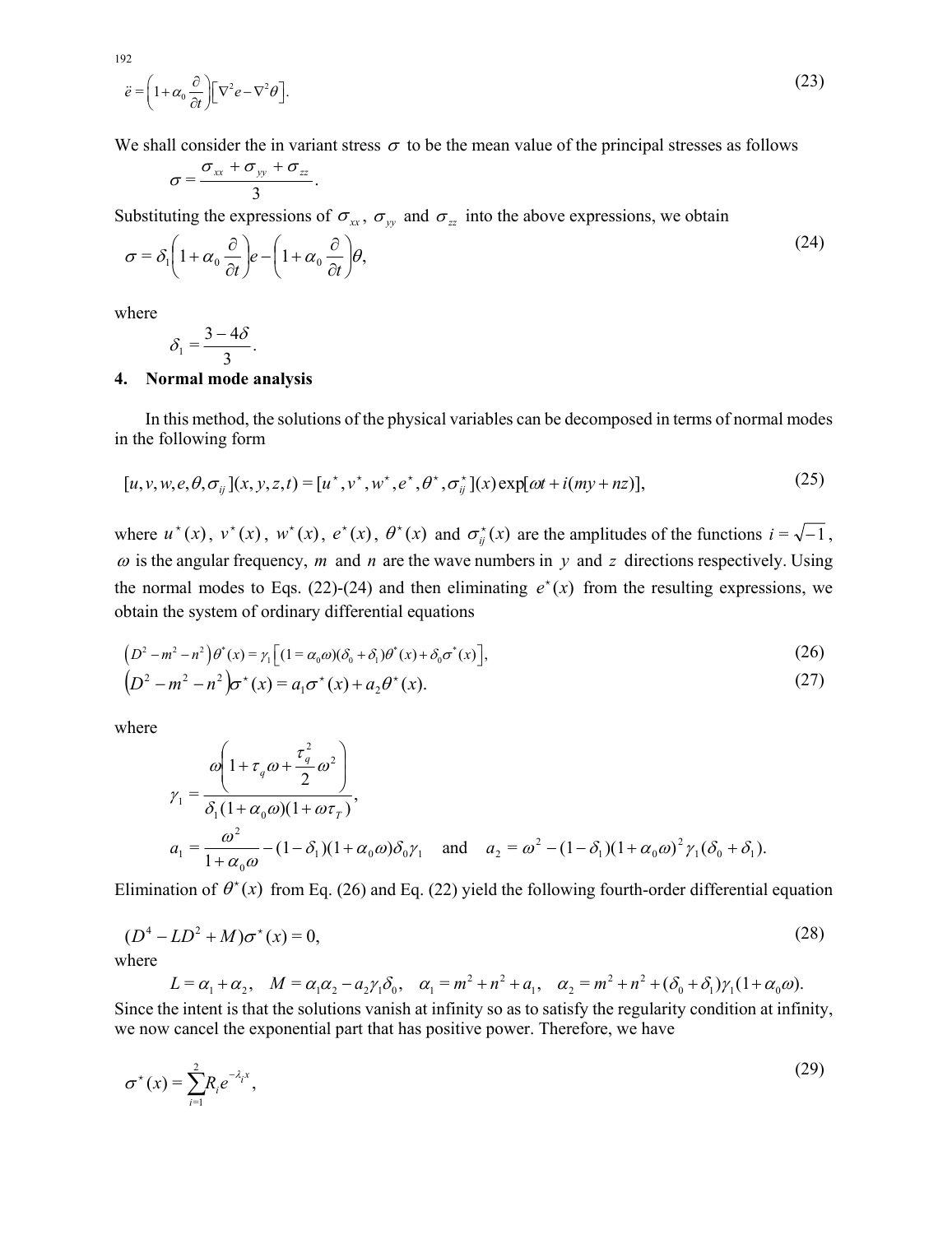$$
\theta^*(x) = \sum_{i=1}^2 R_i e^{-\lambda_i x}, \tag{30}
$$

Using Eq.  $(29)$  and Eq.  $(30)$ , we arrive from Eq.  $(24)$ 

$$
e^{*}(x) = \sum_{i=1}^{2} \left( d_{i} + \frac{1}{1 + \alpha_{0} \omega} \right) R_{i} e^{-\lambda_{i} x}, \tag{31}
$$

where

$$
R_{i'} = d_i R_i
$$
, and  $d_i = \frac{\lambda_i^2 - \alpha_1}{\alpha_2}$ .

# **5. Application**

In order to determine the constants  $R_1$  and  $R_2$ , we need to consider the following boundary conditions on the surface  $x = 0$  as follows

### **(i) Thermal boundary condition**

The bounding plane  $x = 0$  is subjected to time-dependent thermal shock in the form

$$
\theta(0, y, z, t) = f(y, z, t),\tag{32}
$$

# Therefore

$$
\theta(0, y, z, t) = f^* e^{[\omega t + i(my + nz)]}.
$$
\n(33)

#### **(ii) Mechanical boundary condition**

The bounding plane  $x = 0$  is free of traction. So, we have

$$
\sigma(x, y, z, t) = \sigma_{xx}(x, y, z, t) = \sigma_{yy}(x, y, z, t) = \sigma_{zz}(x, y, z, t) = 0 \quad \text{on} \quad x = 0.
$$

Using Eq. (20), we have

$$
\sigma^*(x) = \sigma^*_{xx}(x) = \sigma^*_{yy}(x) = \sigma^*_{zz}(x) = 0 \quad \text{on} \quad x = 0.
$$
 (34)

 Applying the boundary conditions to the above system of equations and solving the resulting system, we have

$$
R_1 = \frac{f^*}{d_1 - d_2}, \qquad R_2 = -\frac{f^*}{d_1 - d_2}.
$$

 Now, performing the normal mode analysis over Eq. (14) and using Eq. (30) and Eq. (31), we arrive the solution of the displacement as follows,

$$
u^*(x) = R_3 e^{-\lambda_u x} + \frac{l_1 e^{-\lambda_1 x}}{\lambda_1^2 - \lambda_u^2} + \frac{l_2 e^{-\lambda_2 x}}{\lambda_2^2 - \lambda_u^2},
$$
\n(35)

where

$$
\lambda_u^2 = m^2 + n^2 + \frac{\omega^2}{\delta(1 + \alpha_0 \omega)}, \quad l_i = \frac{1}{\delta(1 + \alpha_0 \omega)} \left[ \frac{1 - \delta}{\delta_1} \left( d_i + \frac{1}{1 + \alpha_0 \omega} \right) - d_i \right] \lambda_i R_i.
$$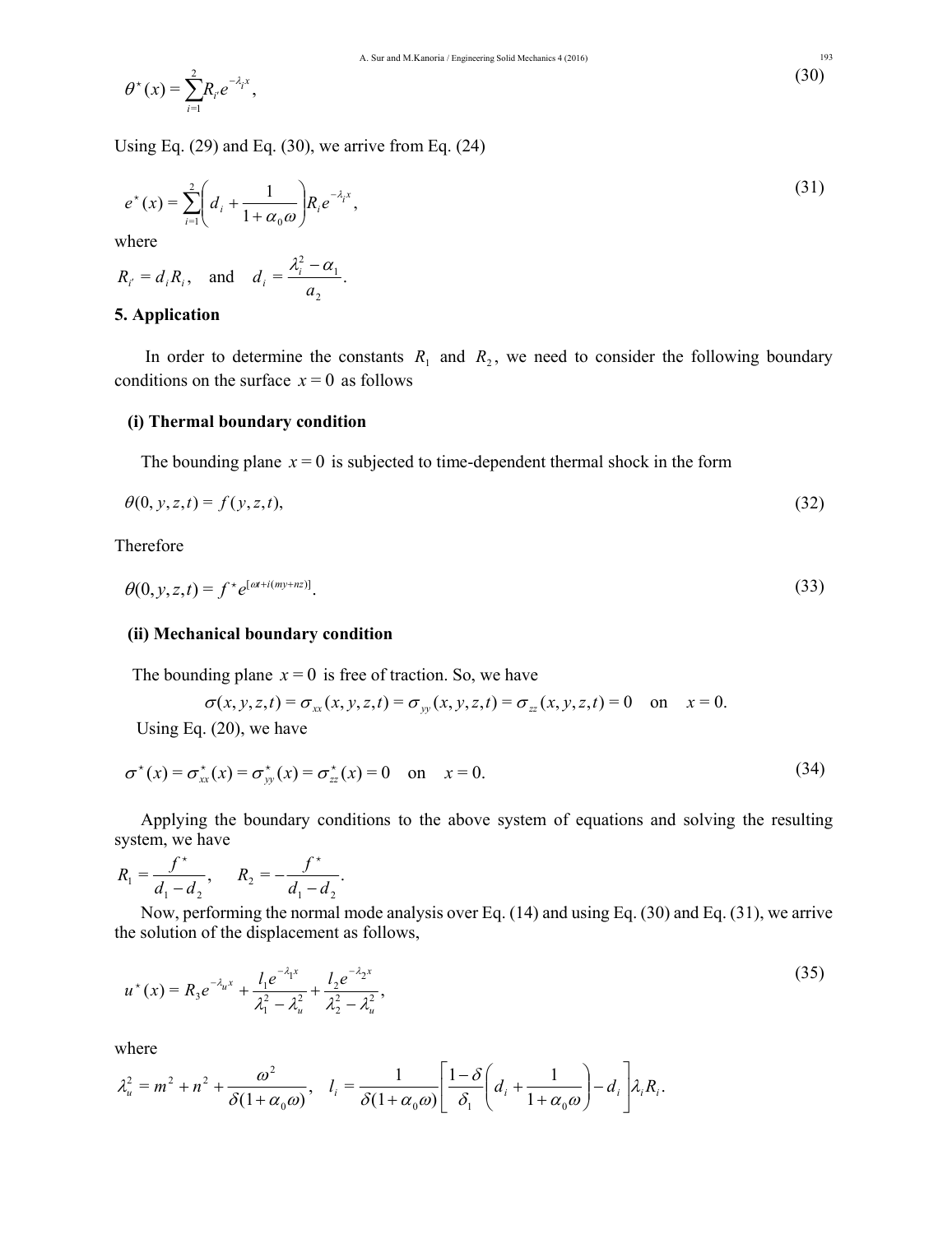Also,  $\lambda_1^2 \neq \lambda_2^2 \neq \lambda_3^2$  and  $R_3$  is a constant to be determined. From Eq. (1) and Eq. (24), on using Eq. (25), we arrive at

$$
\sigma^*(x) = 2\delta(1+\alpha_0\omega)Du^*(x) + \frac{1-2\delta}{\delta_1}\sigma^*(x) + (1+\alpha_0\omega)\left(\frac{1-2\delta-\delta_1}{\delta_1}\right)\theta^*(x).
$$
\n(36)

In view of the boundary conditions, the above equation transforms to

$$
Du^*(x) = \left(\frac{\delta_1 + 2\delta - 1}{2\delta\delta_1}\right) f^* \quad \text{on} \quad x = 0. \tag{37}
$$

With the help of Eq. (35), we have

$$
R_{3} = \frac{1 - 2\delta - \delta_{1}}{2\delta\delta_{1}\lambda_{u}} - \frac{l_{1}\lambda_{1}}{\lambda_{u}(\lambda_{1}^{2} - \lambda_{u}^{2})} - \frac{l_{2}\lambda_{2}}{\lambda_{u}(\lambda_{1}^{2} - \lambda_{u}^{2})}.
$$
\n(38)

Hence, the final solutions for the dimensionless stress  $\sigma$ , temperature  $\theta$ , strain  $e$  and displacement  $u$  can be deduced from Eqs. (29-31) and Eq. (35) as follows

 $\sigma(x, y, z, t) = e^{\omega t} \cos(my + nz)[R_1 e^{-\lambda_1 x} + R_2 e^{-\lambda_2 x}],$ (39)

$$
\theta(x, y, z, t) = \frac{e^{\alpha t} \cos(my + nz)}{a_2} [(\lambda_1^2 - \alpha_1) R_1 e^{-\lambda_1 x} + (\lambda_2^2 - \alpha_1) R_2 e^{-\lambda_2 x}], \tag{40}
$$

$$
e(x, y, z, t) = \frac{e^{\omega t} \cos(my + nz)}{\delta_1 a_2} [\{( \lambda_1^2 - \alpha_1) + a_2(\alpha_0 \omega + 1) \} R_1 e^{-\lambda_1 x} + \{ (\lambda_2^2 - \alpha_1) + a_2(\alpha_0 \omega + 1) \} R_2 e^{-\lambda_2 x}],
$$
(41)

$$
u(x, y, z, t) = e^{\omega t} \cos(my + nz) \bigg[ R_3 e^{-\lambda_u x} + \frac{l_1}{\lambda_1^2 - \lambda_u^2} e^{-\lambda_1 x} + \frac{l_2}{\lambda_2^2 - \lambda_u^2} e^{-\lambda_2 x} \bigg]. \tag{42}
$$

# **6. Numerical results and discussions**

 With an aim to illustrate the results obtained in the preceding section, we now present the analytical results numerically. In the numerical computation, we have considered a copper-like material. Since  $\omega$ is the complex time constant, we have  $\omega = \omega_0 + i\zeta$ , then  $e^{\omega t} = e^{\omega_0 t} (\cos \zeta t + i \sin \zeta t)$ . The values of the material constants are taken to be (Kalkal and Deswal, 2014)

$$
\rho = 8954 \text{ kg} \cdot m^{-3}, \quad K = 386 \text{ W} \cdot m^{-1} \cdot K^{-1}, \quad \nu = 0.33, \quad T_0 = 293 \text{ K}, \quad \alpha_t = 1.78 \times 10^{-5},
$$
\n
$$
c_v = 383.1 \text{ J} \cdot \text{kg}^{-1} \cdot K^{-1}, \quad \tau_T = 0.15 \text{ s}, \quad \tau_0 = \tau_q = 0.2 \text{ s}, \quad \alpha = 0.001 \text{ K}^{-1}
$$
\n
$$
\omega_0 = 1.0, \quad \zeta = 0.2, \quad \alpha_0 = 0.1.
$$

 Further, the values of the other non-dimensional parameters arising in the present analysis are taken to be

$$
f^* = 10
$$
,  $m = 1.2$ ,  $n = 1.3$ .

 In order to study the effect of viscosity on the thermophysical quantities for LS and DP lag models, Figs. (1-4) have been plotted. In these figs., the continuous lines represent the graphs corresponding to nonviscous (NVIS) model and the dotted lines corresponds to that for a viscous (VIS) medium.

194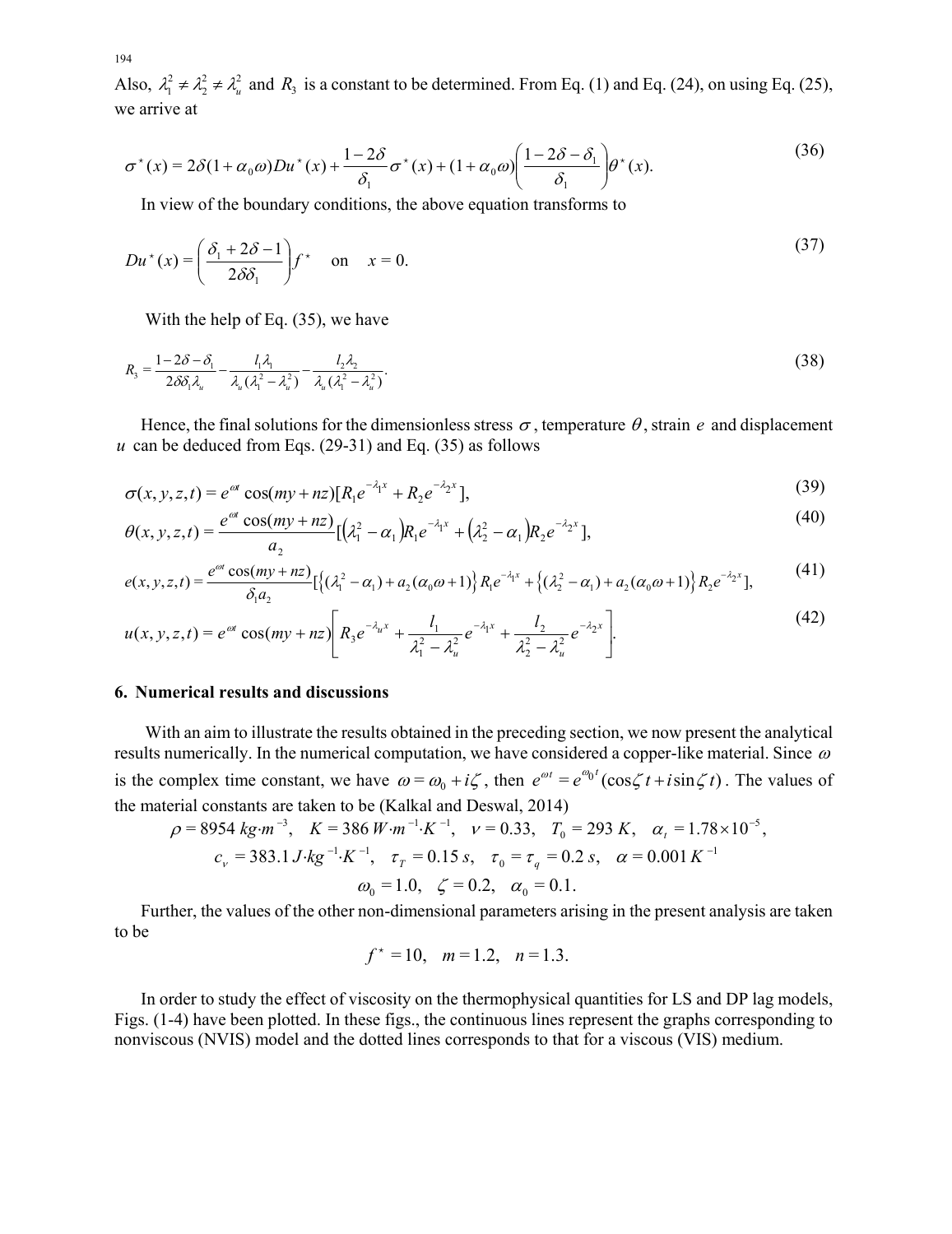

Fig. 1 depicts the variation of the temperature  $\theta$  against the distance *x* when  $y = z = 1.0$  and the time  $t = 0.4$ . As seen from the figure,  $\theta$  attains its maximum magnitude on the plane  $x = 0$ , i.e., near the plane of application of the thermal loading, which complies with the real situation, and it decays for larger value of x. Due to the present of viscosity term, the magnitude of  $\theta$  is lesser than that corresponding to a nonviscous medium in  $0 \le x \le 2.5$ . Further, the rate of decay of  $\theta$  is faster in LS model than that of DP lag model. This phenomenon is observed for both viscous and nonviscous medium.



Fig. 2 depicts the variation of the displacement component  $u$  against the distance  $x$  when  $y = z = 1.0$  and  $t = 0.4$  for both viscous and nonviscous medium. It is observed that the displacement field starts with a maximum value in all the figures on the plane  $x = 0$  and it almost diminishes for a large value of x. The decay of the displacement component  $u$  is faster for nonviscous medium than that of the viscous medium. Also, for both viscous and nonviscous medium, the magnitude of  $u$  is larger for DP model than that of LS model and finally it diminishes to zero at far from the point of application of the thermal loading.

Fig. 3 depicts the variation of thermal stress  $\sigma$  against the distance x for the same set of parameters. It is observed that on the plane  $x=0$ ,  $\sigma$  vanishes satisfying the mechanical boundary condition. Further, the stress field increases sharply in  $0 \le x \le 0.5$  to attain its maximum value at  $x = 0.5$  and then it diminishes approximately to zero value for a large value of x. The figure also reveal the fact that due to the presence of the viscosity term, the magnitude of  $\sigma$  decays than that for nonviscous medium. Further, for both viscous and nonviscous medium, the magnitude of stress eave is larger for DP model than that of LS model.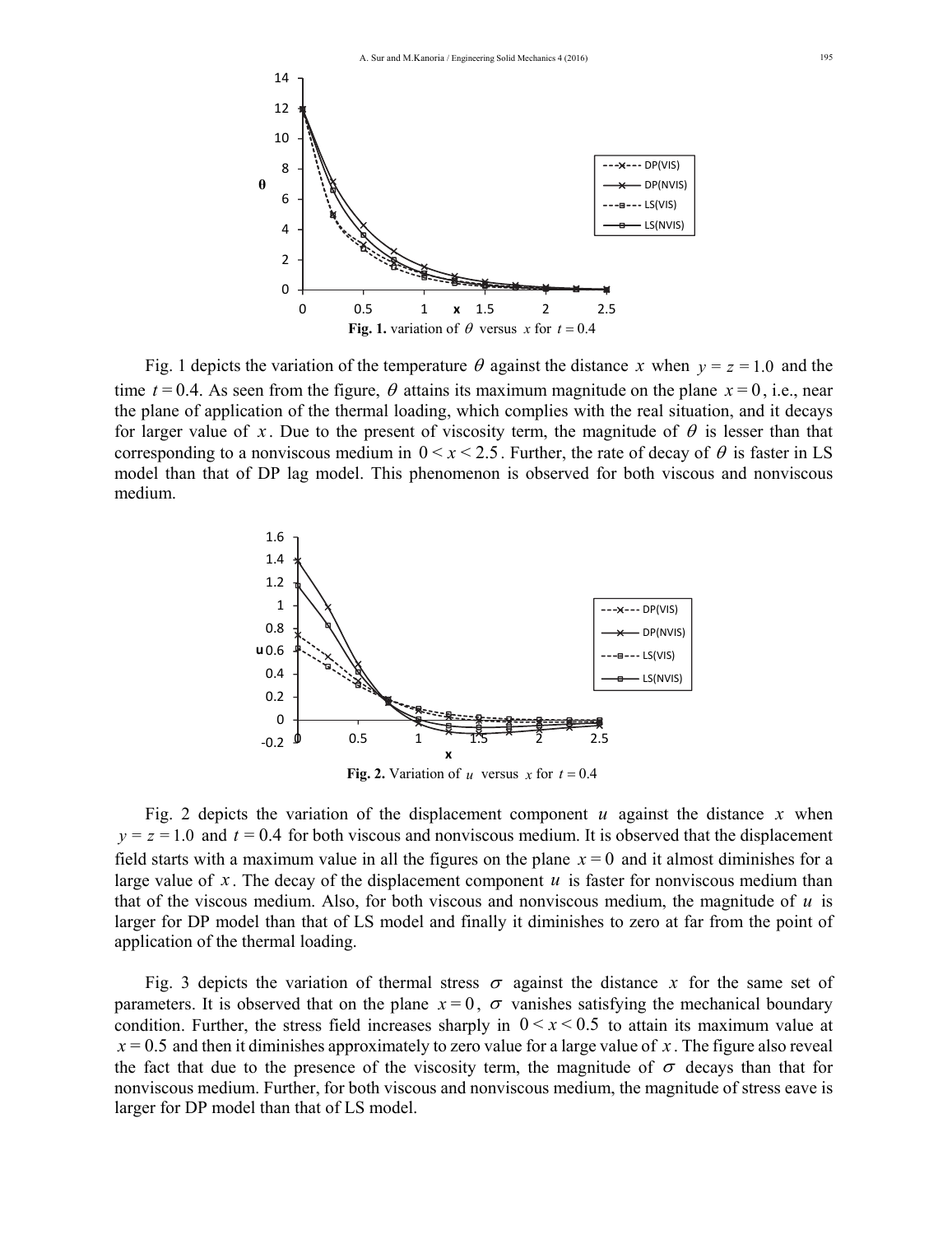

Fig. 4 has been plotted to study the variation of the elongation  $e$  against the distance  $\dot{x}$ . For both viscous and nonviscous medium, the stress field follows a similar trend only having differences in magnitude. It is observed that the strain field has maximum magnitude near the vicinity of the application of thermal loading which is physically plausible and then it diminishes to zero as *x* diverges from the point of the source application. The strain also shows significant sensitivity on the effect of viscosity. For both the models, the magnitude of the elongation diminishes due to the presence of the viscosity term.



**Fig. 4.** Variation of *e* versus *x* for  $t = 0.4$ 



**Fig. 5.** Profile of  $\theta$  versus *x* and *t* for viscous medium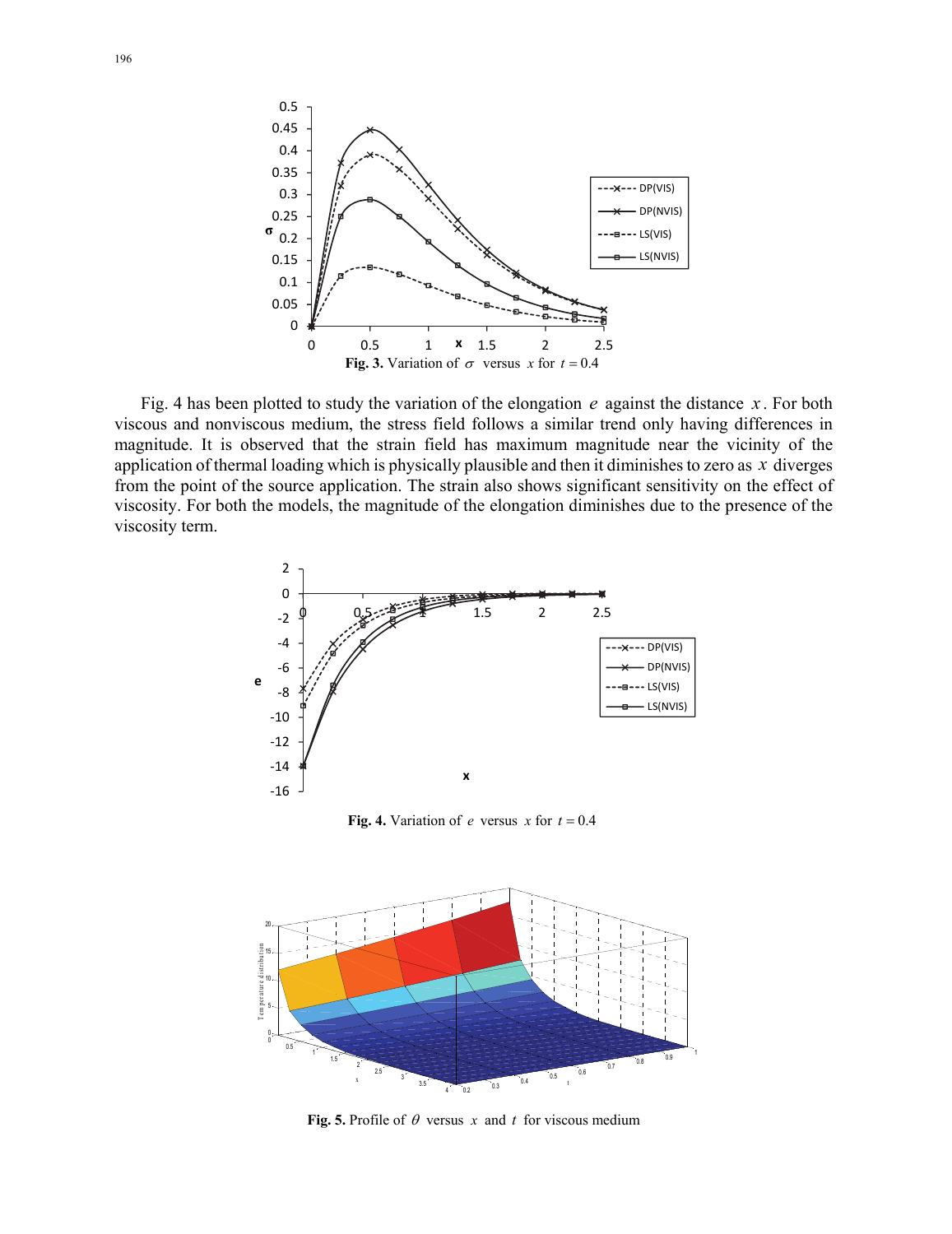Figs. 5-8 have been plotted to study the profile of the thermophysical quantities for a viscous medium when  $y = z = 1.0$  and for different length x and time t respectively.



**Fig. 6.** Profile of *u* versus *x* and *t* for viscous medium



**Fig. 7.** Profile of  $\sigma$  versus *x* and *t* for viscous medium



**Fig. 8.** Profile of *e* versus *x* and *t* for viscous medium

As seen from these figs., with the increase of the time  $t$ , the magnitude of the thermophysical quantities with also increase which is quite plausible.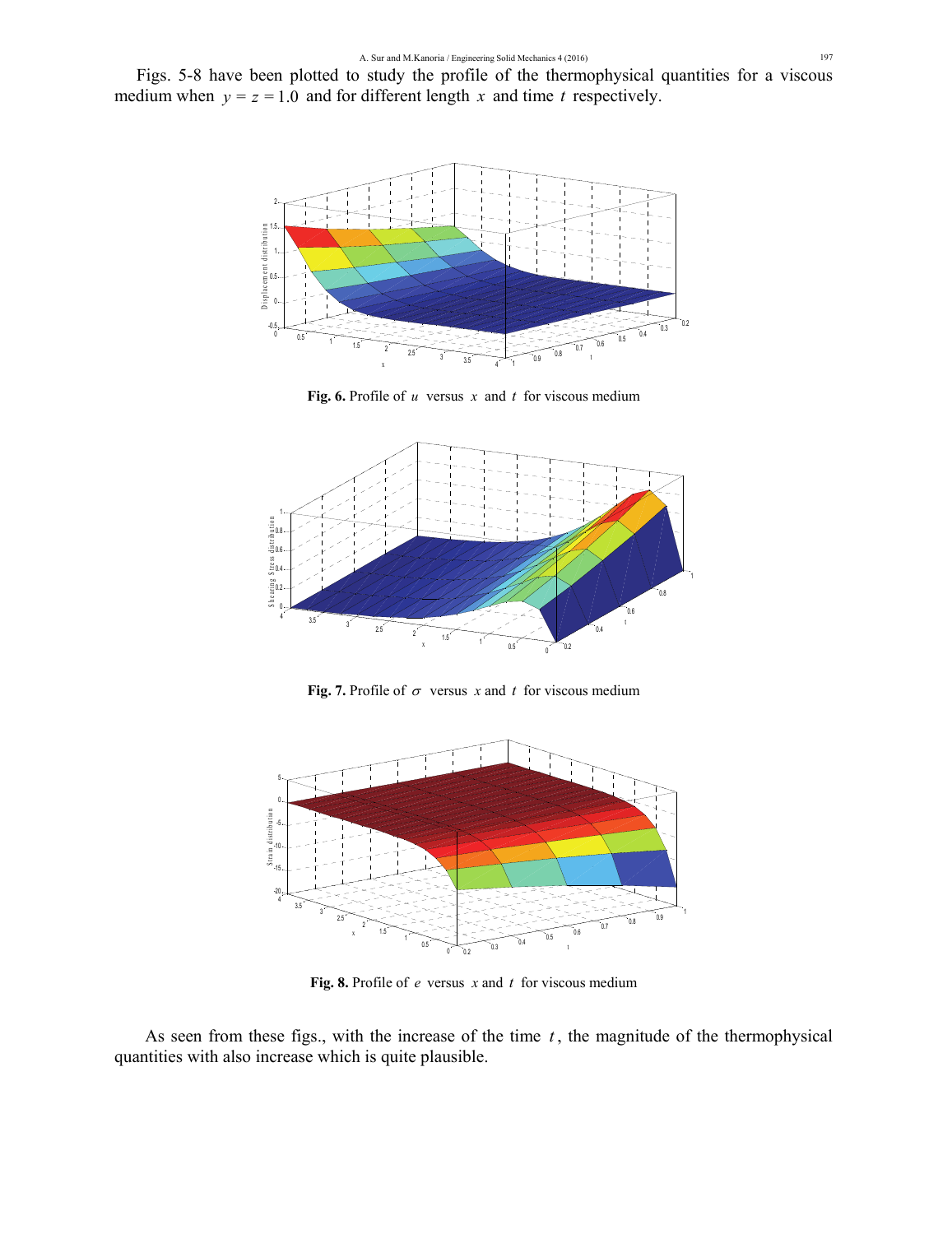## **7. Conclusions**

 In this present analysis, a mathematical treatment has been presented to explore the effect of viscosity on wave propagation in a three-dimensional generalized Kelvin-Voigt thermoelastc model under dual-phase lags. The problem has been solved theoretically and exemplified through specific models (LS and DP models). All the figures plotted are self-explanatory in exhibiting the different peculiarities which occur in the propagation of waves, yet the following remarks may be added.

 1. The presence of the thermo-viscoelastic relaxation parameters will decrease the magnitude of the thermophyscial quantities and the decay of the physical quantities becomes slower due to the presence of the viscosity term. So, the parameter of viscosity have a significant effect on all the thermophysical quantities.

 2. From the distribution of the temperature, we see that the thermal wave is propagating with a finite speed which validates the hyperbolic thermoelasticity theory.

3. Here all the results for viscosity parameter  $\alpha_0 = 0$  and for Dual-phase lag model, agree with the existing literature.

### **Acknowledgements**

 We are grateful to Prof. S. C. Bose of the Department of Applied Mathematics, University of Calcutta for his valuable suggestions and guidance in preparation of the paper.

### **References**

- Alfery, T., & Gurnee, E. F. (1956). In: Eirich, F.R. (Ed.), In Rheology: Theory and Applications, *vol. 1.* Academic Press, New York.
- Bandyopadhyay, N., & Roychoudhuri, S. K. (2005). Thermoelastic wave propagation without energy dissipation in an elastic half space. *Bulletin of Calcutta Mathematical Society, 97*(6), 489-502.
- Banik, S., Mallik, S. H., & Kanoria, M. (2007). Thermoelastic interaction with energy dissipation in an infinite solid with distributed periodically varying heat sources. *International Journal of Pure and Applied Mathematics, 34*(2), 231-245.
- Banik, S., Mallik, S. H., & Kanoria, M. (2009). A unified generalized thermoelasticity formulation: application to an infinite body with a cylindrical cavity and variable material properties. *International Journal of Applied Mechanics and Engineering, 14*(1), 113-126.
- Bland, D. R. (1960). *The Theory of Linear Viscoelasticity*. Pergamon Press, Oxford.
- Biot, M. A. (1954). Theory of stress-strain relations in an isotropic viscoelasticity and relaxation phenomena. *Journal of Applied Physics, 25*(11), 1385-1391.
- Biot, M. A. (1955). Variational principal in irreversible thermodynamics with application to viscoelasticity. *Physics Review, 97(6)*, 1463-1469.
- Biot, M. A. (1956). Thermoelasticity and irreversible thermodynamics. *Journal of Applied Physics, 27*(3), 240-253.
- Chandrasekharaiah, D. S. (1986). Thermoelasticty with second sound; A review. *Applied Mechanics Review, 39*(3), 355-375.
- Chandrasekharaiah, D. S. (1996a). A uniqeness theorem in the theory of thermoelasticity without energy dissipation. *Journal of Thermal Stresses, 19*(3), 267-272.
- Chandrasekharaiah, D. S. (1996b). A note on the uniqueness of solution in the linear theory of thermoelasticity without energy dissipation. *Journal of Elasticity, 43*(3), 279-283.
- Chandrasekharaiah, D. S. (1998). Hyperbolic thermoelasticity: A review of recent literature. *Applied Mechanics Review, 51*(12), 705-729.
- Ferry, J. D. (1970). *Viscoelastic Properties of Polymers*. J. Wiley and Sons, New York.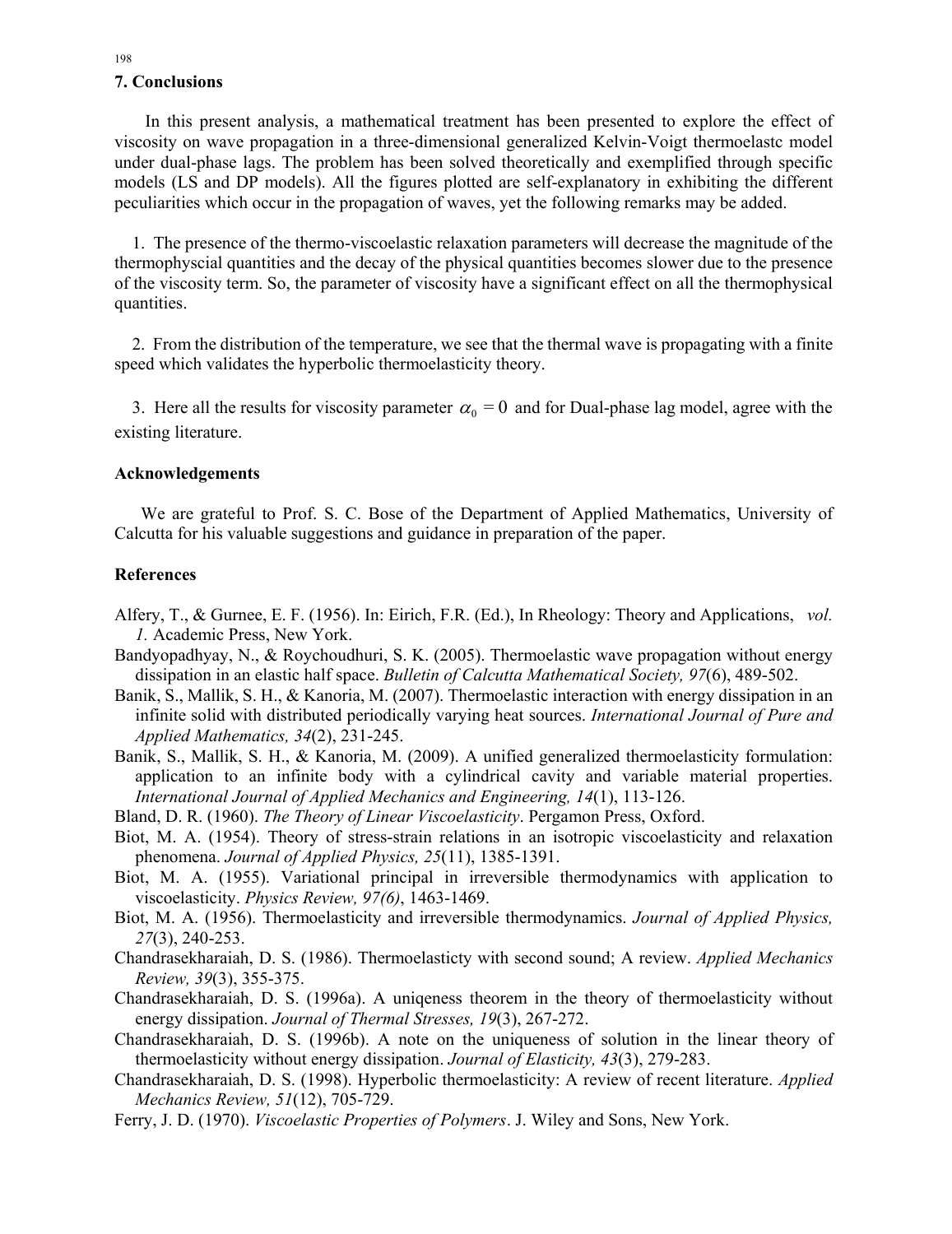- Freudenthal, A. M. (1954). Effect of rheological behaviour on thermal stress. *Journal of Applied Physics, 25*(9), 1-10.
- Green, A. E., & Lindsay, K. A. (1972). Thermoelasicity. *Journal of Elasticity, 2*, 1-7.
- Green, A. E., & Laws, N. (1972). On the entropy production inequality. *Archive for Rational Mechanics and Analysis, 45*(1), 47-53.
- Green, A. E., & Naghdi, P. M. (1991). A re-examination of the basic postulates of thermomechanics. *Proceedings of Royal Society, Series A 432*, 171-194.
- Green, A. E., Naghdi, P. M. (1993). Thermoelasticity without energy dissipation. *Journal of Elasticity, 31*(3), 189-208.
- Gross, B. (1953). Mathematical structure of the theories of viscoelasticity. Hermann: Paris.
- Gurtin, M. E., & Sternberg, E. (1962). On the linear theory of viscoelasticity. *Archive for Rational Mechanics and Analysis, 11*(1), 291-356.
- Hetnarski, R. B., Ignaczak, J. (1996). Soliton-like waves in a low-temperature nonlinear thermoelastic solid. *International Journal of Engineering Science, 34*(15), 1767-1787.
- Hetnarski, R. B., & Ignaczak, J. (1999). Generalized thermoelasticity. *Journal of Thermal Stresses, 22*(4-5), 451-476.
- Ignaczak, J. (1989). *Generalized thermoelasticity and its applications*. Thermal Stresses III, chap. 4. In: Hetnarski, R.B. (Ed.), Mechanical and Mathematical Methods. North Holland.
- Iiioushin, A. A., & Pobedria, B. E. (1970). *Mathematical Theory of Thermal Viscoelasticity*. Nauka, Moscow.
- Kalkal, K. K., & Deswal, S. (2014). Effects of phase-lags on three-dimensional wave propagation with temperature dependent properties. *International Journal of Thermophysics, 35*, 952-969.
- Kar, A., & Kanoria, M. (2009b). Generalized thermoe-visco-elastic problem of a spherical shell with three-phase-lag effect. *Applied Mathematical Modelling, 33*, 3287-3298.
- Karmakar, R., Sur, A., & Kanoria, M. (2016). Thermoelastic interaction in an infinite body under dual phase lags. *Journal of Applied Mechanics and Technical Physics*, In Press.
- Kosinski, W., & Cimmelli, V. A. (1997). Gradient generalization to inertial state variables and a theory of super fluidity. *Journal of Theoretical and Applied Mechanics, 35*, 763-779.
- Kosinski, W. (1989). *Elastic Waves in the Presence of a New Temperature Scale, in Elastic Wave Propagation*. *Elsevier, New York*, 629-634.
- Lakes, R. S. (1998). *Viscoelastic Solids*. CRC Press, New York.
- Lord, H. W., & Shulman, Y. H. (1967). A generalized dynamical theory of thermoelasticity. *Journal of Mechanics and Physics of Solids, 15*(5), 299-309.
- Mallik, S. H., & Kanoria, M. (2007). Generalized thermoelastic functionally graded solid with a periodically varying heat source. *International Journal of Solids and Structures, 44(22-23)*, 7633- 7645.
- Mallik, S. H., & Kanoria, M. (2008). A two dimensional Problem for a transversely isotropic generalized thermoelastic thick plate with spatially varying heat source. *European Journal of Mechanics A/Solids, 27*(4), 607-621.
- Mallik, S. H., Kanoria, M. (2009). A unified generalized thermoelasticity formulation: application to penny shaped crack analysis. *Journal of Thermal Stresses, 32*(9), 1-23.
- Muller, I. M. (1971). The Coldness, a universal function in thermoelastic bodies. *Archive for Rational Mechanics and Analysis, 41*(5), 319-332.
- Prasad, R., Kumar, R., & Mukhopadhyay, S. (2010). Propagation of harmonic plane waves under thermoelasticity with dual-phase-lags. *International Journal of Engineering Science, 48*(12), 2028- 2043.
- Quintanilla, R., & Horgan, C. O. (2005). Spatial behaviour of solutions of the dual-phase-lag heat equation. *Mathematical Methods in Applied Sciences, 28*(1), 43-57.
- Quintanilla, R, Racke, R. (2006) A note on stability in dual-phase-lag heat conduction. *International Journal of Heat and Mass Transfer, 49*(7), 1209-1213.
- Quintanilla, R. (2009). A well-posed problem for the three-dual-phase-lag heat conduction. *Journal of Thermal Stresses, 32*(12), 1270-1278.